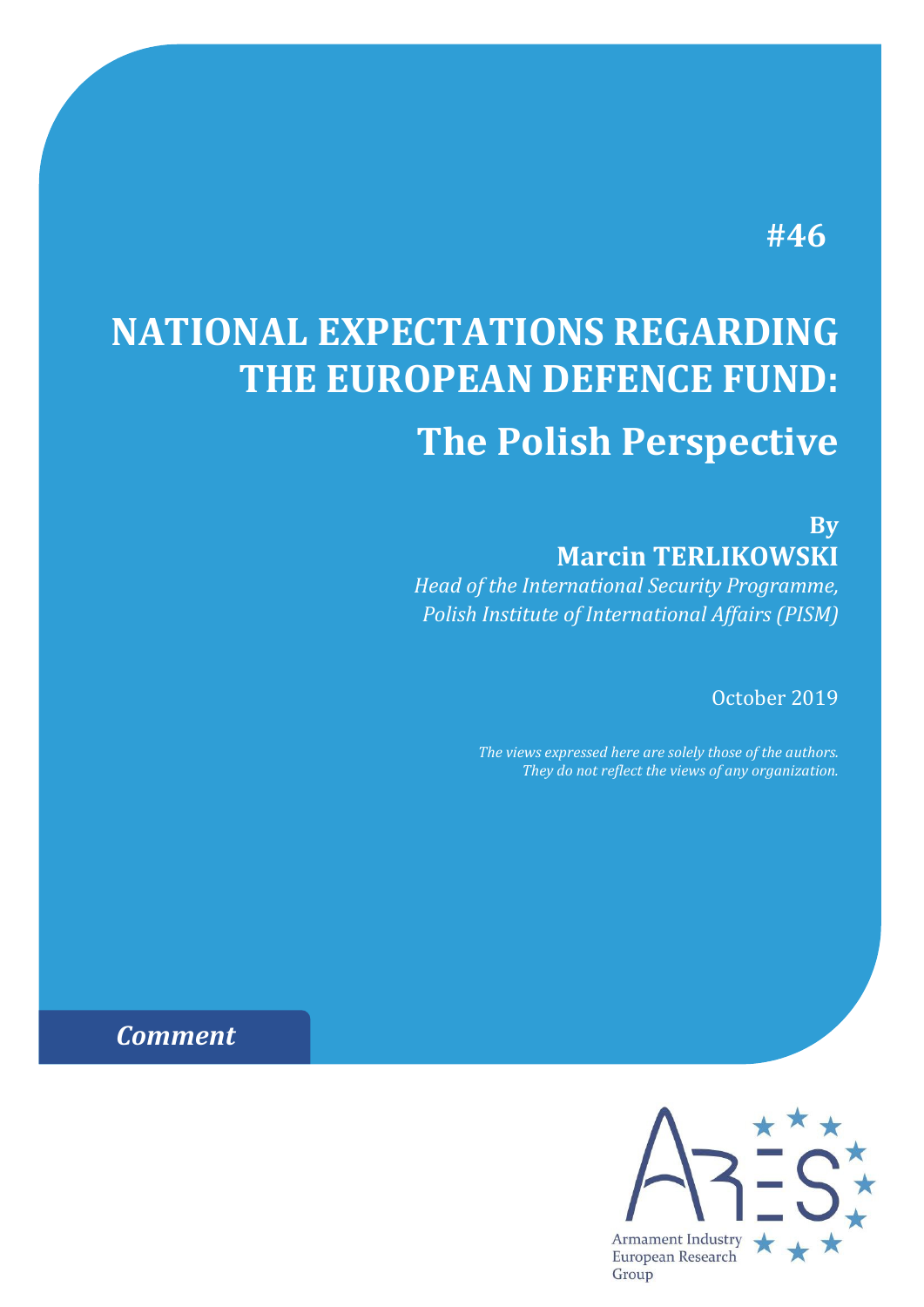## **ABSTRACT**

The European Defence Fund is largely seen in Poland through the prism of the complementarity of recent EU defence initiatives with NATO. Focused on strengthening NATO's deterrence and defence against Russia, Poland would like to see the EU helping in improving the overall military capacity of European members of NATO in the long run. Hence the expectation, that the EDF will support programs, addressing some key capability gaps, identified in NATO. To that aim, the EDF – together with PESCO – should also be made relatively easily accessible for non-EU NATO members. The EDF is also seen as a chance for Poland's own Defence Technological and Industrial Base, suffering from structural inefficiencies. Prospective EDF programs are understood as offering an opportunity for Polish firms to develop technologies, skills and know-how through a different mechanism, than offsets, still considered the primary way of technology transfer to Poland.

*Keywords: EU, Poland, European Defence Fund, EDF, PESCO, NATO*

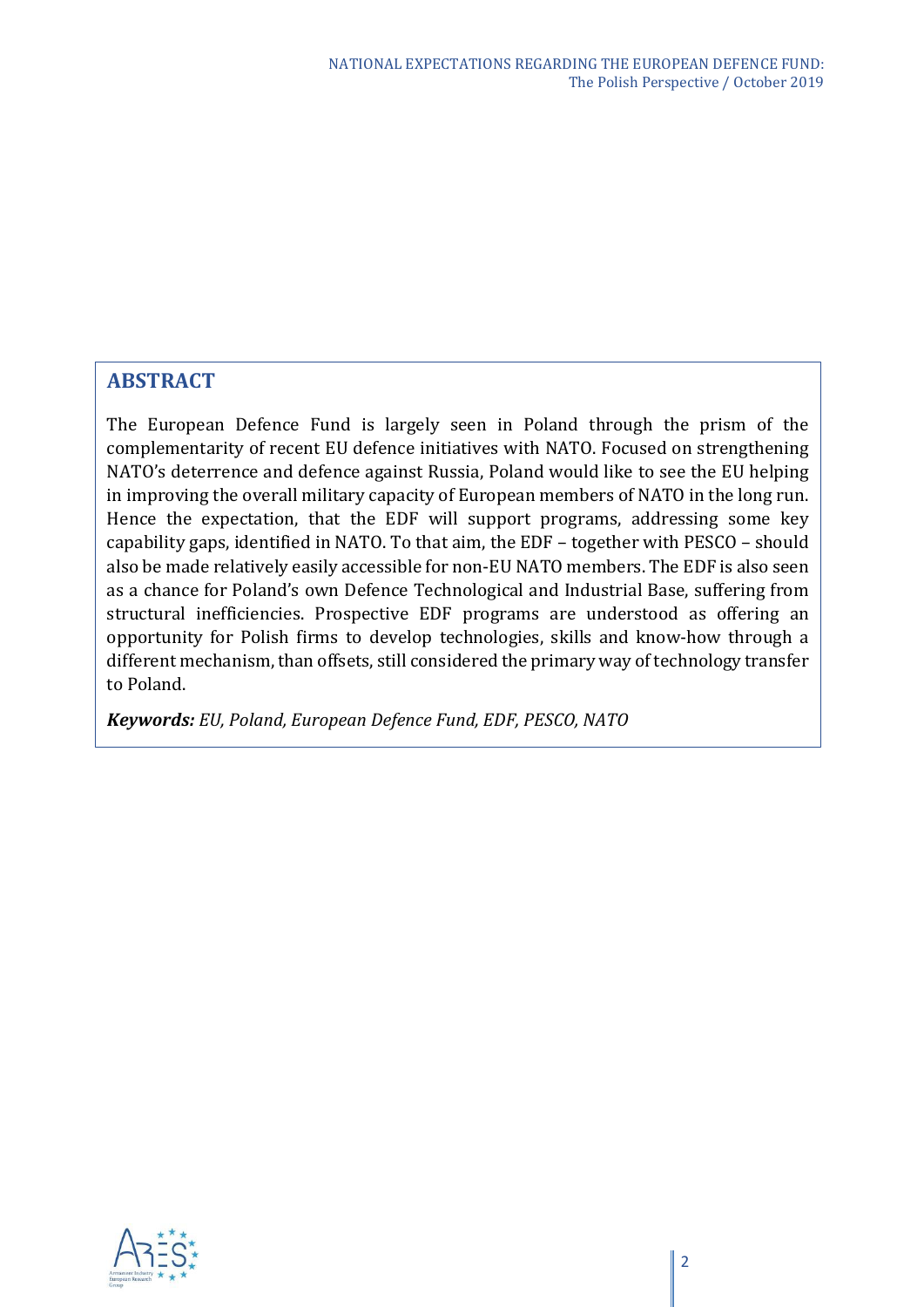he approach of Poland to the European Defence Fund (EDF) is largely driven by a broader Polish policy towards PeSCo – and the CSDP in general – as well as the specific condition of Poland's Defence Technological and Industrial Base (DTIB). While<br>specific condition of Poland's Defence Technological and Industrial Base (DTIB). While some expect the EDF to contribute to increase the competitiveness of the Polish DTIB on the long term, the key issue remains to keep it – as all other EU defence initiatives – coherent with NATO.

#### **THE TRANSATLANTIC IMPERATIVE**

Poland's strong transatlantic outlook translates into an approach through which all defence-related initiatives of the EU should not undermine NATO but aim to reinforce it. Ever since 2014, Poland has been focused on increasing the credibility of NATO's defence and deterrence policy with the resurgent Russian threat in mind. Consequently, one of Poland's top concerns has been the perspective of diverting the resources and attention of European allies from the adaptation of NATO to the new EU defence initiatives. More specifically, Poland has been concerned about a scenario in which capability development in the EU – expected to accelerate following the launch of the CARD, PeSCo and the EDF – would conflict or compete with capability targets adopted within NATO Defence Planning Process (NDPP). Hence the Polish calls for EU-NATO complementarity and linking PeSCo, the CARD and the EDF with the NDPP as closely as possible.

#### **NATIONAL DEFENCE TECHNOLOGICAL AND INDUSTRIAL BASE**

The condition of the DTIB in Poland is another factor influencing the Polish view of the EDF. Its biggest part is made of over 60 state-owned companies, consolidated within the PGZ (Polish Armaments Group) holding. These firms operate mostly in land systems, munitions, military electronics and naval branches. They own tangible assets, including large manufacturing and testing bases, but suffer from the lack of competitive technologies and legacy production issues. Consequently, they depend entirely on the home market with weak export portfolio (the total value of armament exports from Poland in 2018 was a little below €500 M, similar to the preceding years). A small pool of innovative private

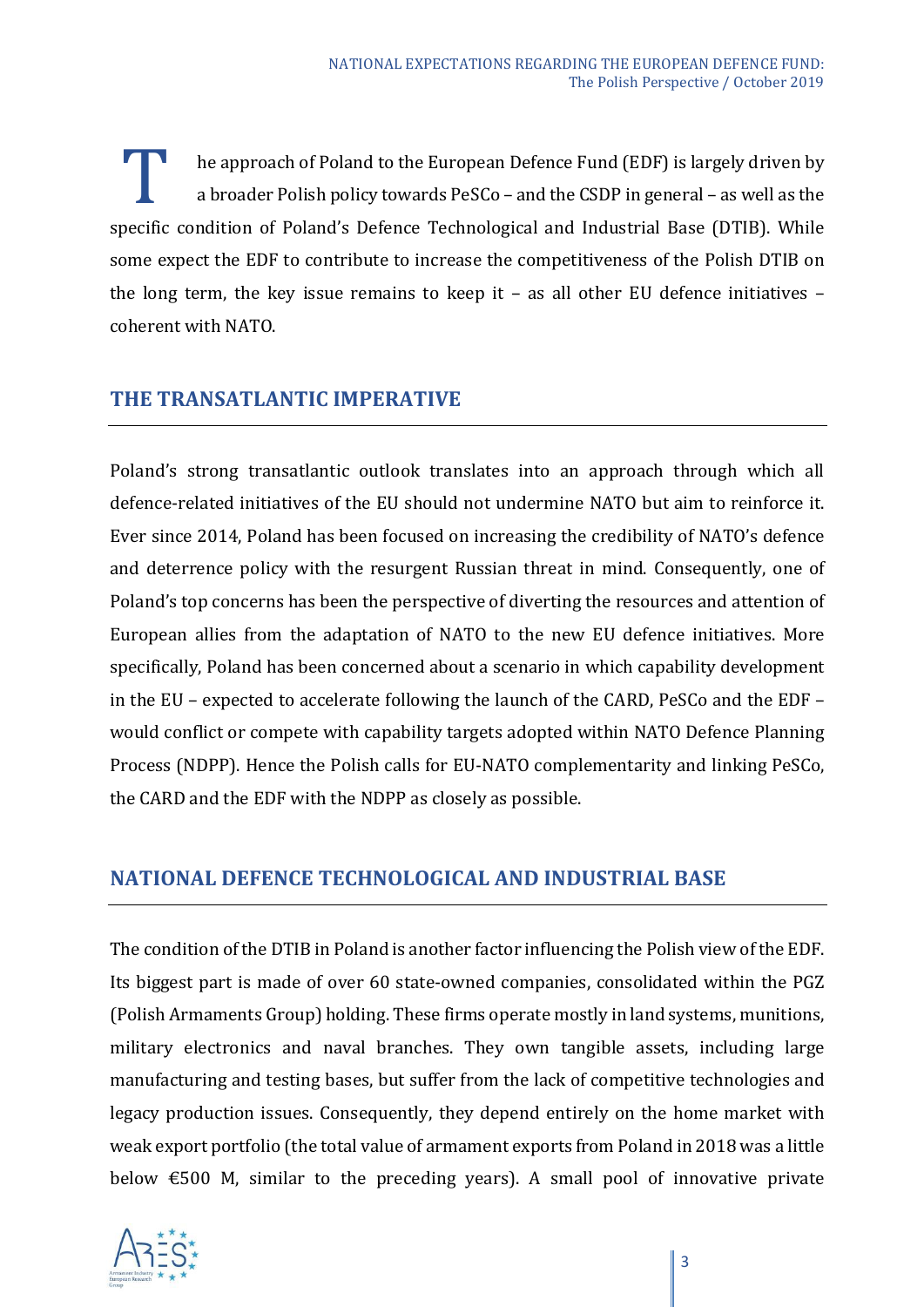companies, active mostly in military software and electronics, as well as subsidiaries of global aerospace prime contractors (Lockheed Martin, Leonardo, Airbus) does not alter the generally troublesome image of Poland's DTIB.

Technology and know-how transfer are therefore seen as crucial for sustaining a DTIB in Poland in the long run. To date, it has been the purpose of Poland's offset policy, which makes it compulsory to have Polish companies receive a workshare in contracts signed with foreign prime contractors. In practice, offsets have allowed limited technology transfers to date, and the expected technological breakthrough has not happened yet. For this reason, the EDF is seen as an additional tool which may help transform Poland's DTIB through a different mechanism than offsets.

## **POLAND AND THE EDF: EXPECTATIONS**

Consequently, expectations from the EDF in Poland involve three main issues: making it complementary to NATO; using it to the benefit of national DTIBs and assuring third States access to the EDF-funded projects.

In the first place, Poland would like to see the EDF address key capability gaps identified in NATO. In practice, this could mean prioritising projects oriented on capabilities indicated in the NDPP capability targets, and then co-financing such projects by the EDF. This entails an expectation that the future EDF work programme will be informed by broader NATO capability priorities. In this context, Poland argues for opening the Franco-German project on the Main Ground Combat System (MGCS) to third States, and for putting it under a PeSCo/EDF framework. Poland also stresses that as one of NATO's Eastern Flank countries, it will be the biggest client for the next generation of MBTs. Assuring a strong position of capitals and the European Defence Agency (EDA) in the EDF governance mechanism may contribute to meeting this goal. Even if there are links between the EU's Capability Development Mechanism and the NDPP, coordinating EU and NATO capability aims via capitals may prove to be the most effective. Poland has already attempted to apply the philosophy of using EU defence initiatives to reinforce NATO in practice. Poland's participation in PeSCo projects has a clear focus on deterrence and defence in the context of Washington's Treaty art. 5 contingencies, rather than crisis management outside the EU.

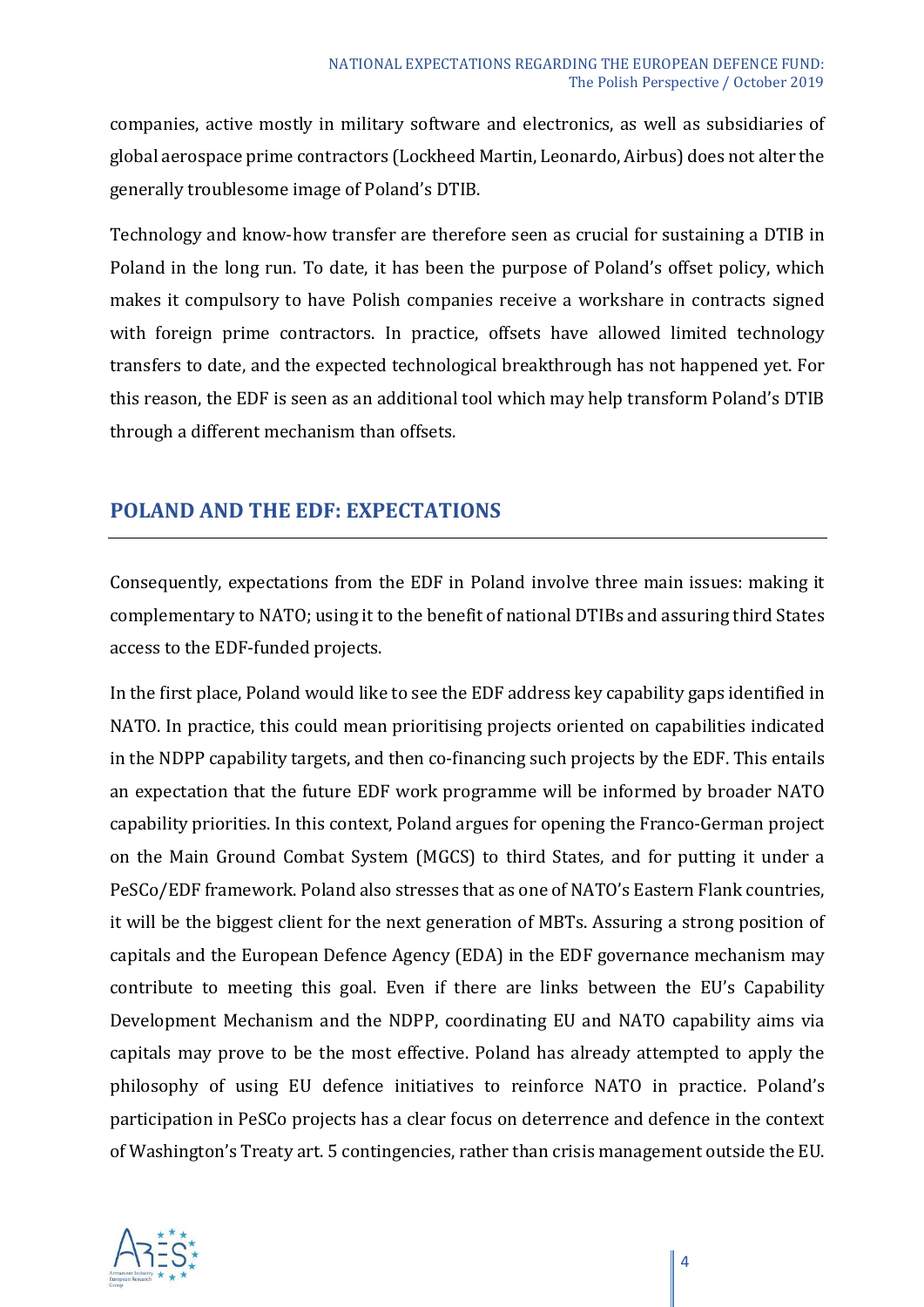#### NATIONAL EXPECTATIONS REGARDING THE EUROPEAN DEFENCE FUND: The Polish Perspective / October 2019

Secondly, Poland expects the EDF to allow Polish defence companies to finally join European defence industrial cooperation. A particular hope is linked with the provisions of the EDF and regulations regarding mid-size companies (mid-caps) which form the bulk of the PGZ. Since the 2013 European Council on defence, Poland has promoted the concept of the balanced approach to the European DTIB, taking into account the specifics of smaller armaments producers in the EU. Within this approach, Poland successfully proposed the EDF regulation to enable consortia with mid-caps onboard to qualify for an increased level of co-financing, by analogy with the European Commission's original concept regarding Small and Medium Enterprises (SMEs). Consequently, Poland thinks that European prime contractors could be interested in inviting PGZ companies to project consortia in order to increase their co-financing level from the EDF. Moreover, to benefit from the EDF, Polish firms will be required to join consortia and operate work in a project-based environment, which may prove to be an alternative – if not a more effective – way of increasing their competitiveness than offsets.

Finally, Poland would like the EDF to be relatively easily accessible for non-EU NATO memebers and their companies. Having particularly in mind the cooperation with post-Brexit UK, USA, Norway or Turkey, Poland has argued that the EU cannot afford losing access to unique technological competencies which are at the disposal of many non-EU companies. Yet, Poland's pursuit for an "open" EDF is motivated by industrial considerations only to a limited extent. As Poland seeks to deepen the partnership between its defence industry and the US, it is wary about risking capacity to take an active part in the EDF projects at the same time. However, the matter of priority is to streamline the thinking about European strategic autonomy, so that it does not lead to weakening NATO and the transatlantic link. Putting non-EU NATO members and any other non-EU country in the same category is seen in Poland as contrary to the assumption that the EU defence initiatives reinforce NATO and help the transatlantic cohesion. And conversely. any compromise, which would see non-EU NATO members taking part in at least few EDF projects, regardless of detailed arrangements regarding budget, IPR, or division of labor, would be welcomed as implementing the EU-NATO complementarity concept in practice.

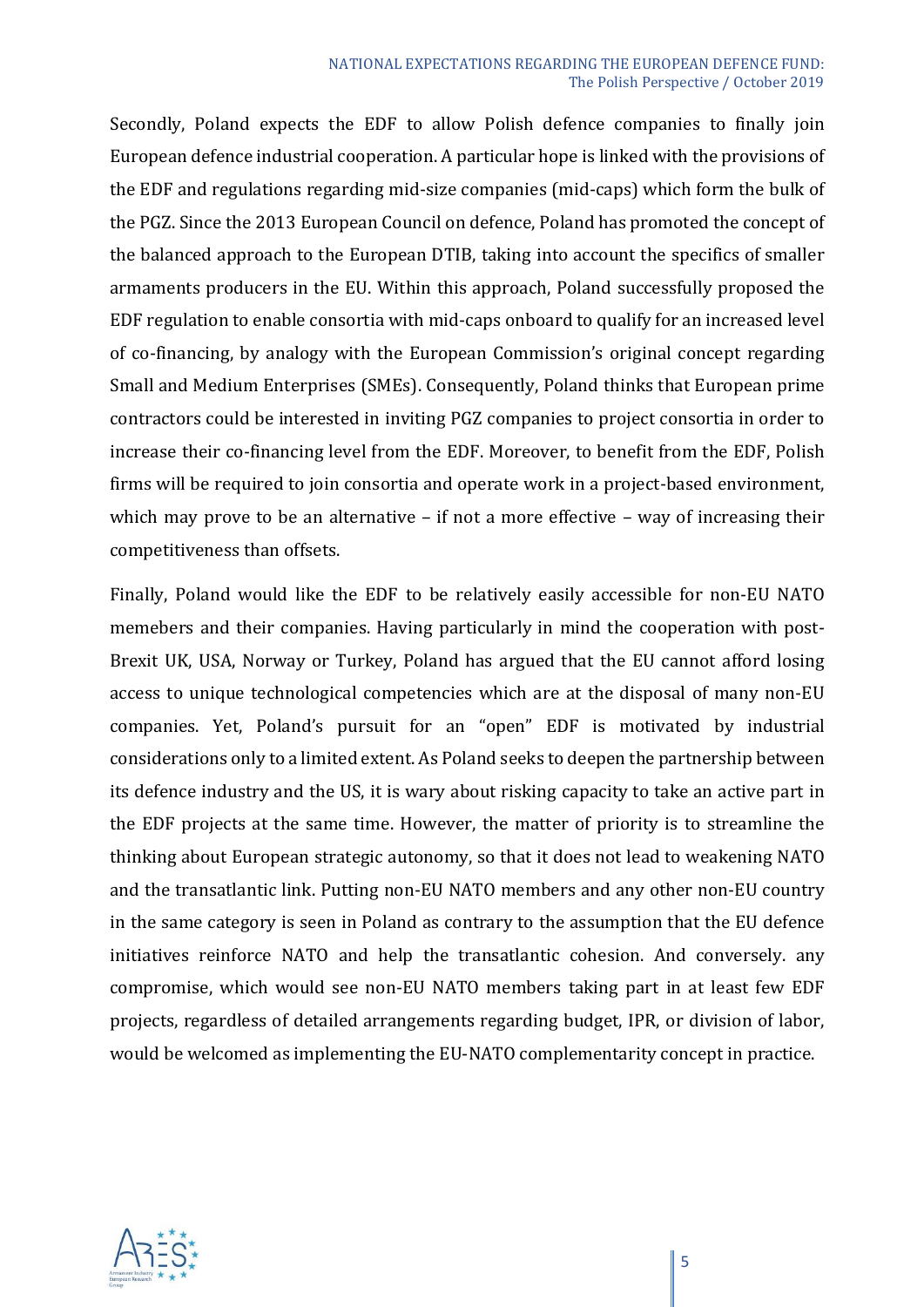## **CONCLUSIONS**

Unlike some EU Member States, Poland's expectations from the EDF do not revolve around defence industrial and technological considerations. The EDF is seen as a part of a broader strategic issue: the future of the transatlantic bond and the prospective role of NATO as the pillar of European security. There is a widely-shared point of view in Poland that the new EU defence initiatives can in the long term help alleviate tensions over burden-sharing in NATO, improve the European military capacity, and increase the ability of European States to quickly react to military contingencies along with the US, or autonomously, if needed. For that to happen, however, the drive for short term political gains should not prevail over strategic considerations, which ought to guide the implementation of both the EDF and PeSCo.